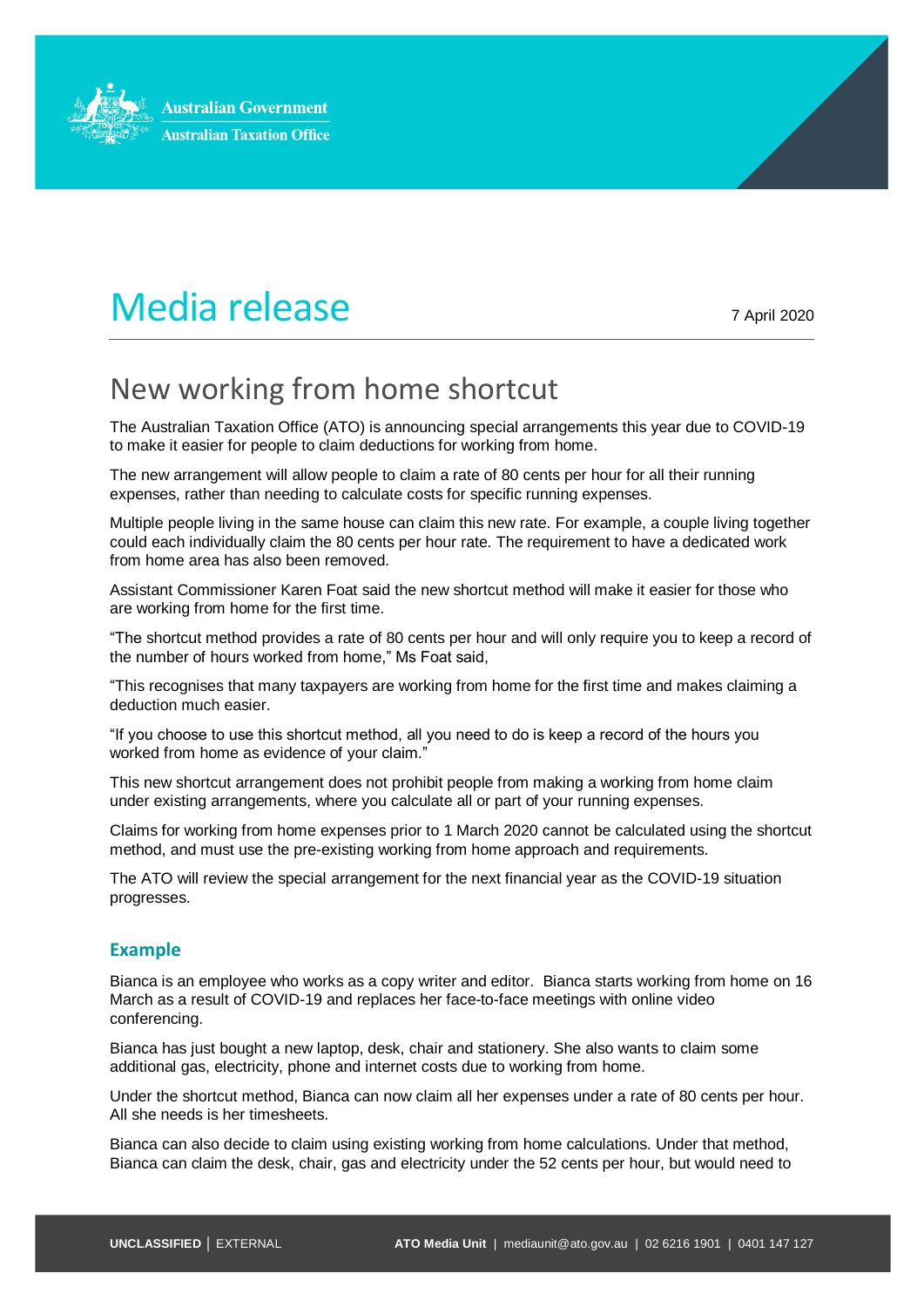work out the decline in value of the laptop, and calculate the work-related portion of the laptop, stationery, phone and internet.

#### **Working from home claims for 1 March to 30 June:**

There are three ways that you can choose to calculate your additional running expenses for the 1 March – 30 June period:

- claim a rate of 80 cents per work hour for all additional running expenses.
- claim a rate of 52 cents per work hour for heating, cooling, lighting, cleaning and the decline in value of office furniture, plus calculate the work-related portion of your phone and internet expenses, computer consumables, stationery and the decline in value of a computer, laptop or similar device
- claim the actual work-related portion of all your running expenses, which you need to calculate on a reasonable basis.

The ATO is also reminding people that the three golden rules for deductions still apply. Taxpayers must have spent the money themselves and not have been reimbursed, the claim must be directly related to earning income, and there must be a record to substantiate the claim.

#### **Working from home before 1 March 2020**

Claims for working from home expenses prior to 1 March 2020 should be calculated using the existing approaches and are subject to the existing requirements.

#### **Additional information**

Anyone affected by COVID-19 should visit our website ato.gov.au, where you will find answers to commonly asked questions. It you require urgent assistance, you can contact our Emergency Support Infoline 1800 806 218

More information about working from home is available at [https://www.ato.gov.au/General/COVID-](https://www.ato.gov.au/General/COVID-19/Support-for-individuals-and-employees/Employees-working-from-home/)[19/Support-for-individuals-and-employees/Employees-working-from-home/](https://www.ato.gov.au/General/COVID-19/Support-for-individuals-and-employees/Employees-working-from-home/) or on our working from home fact sheet included below.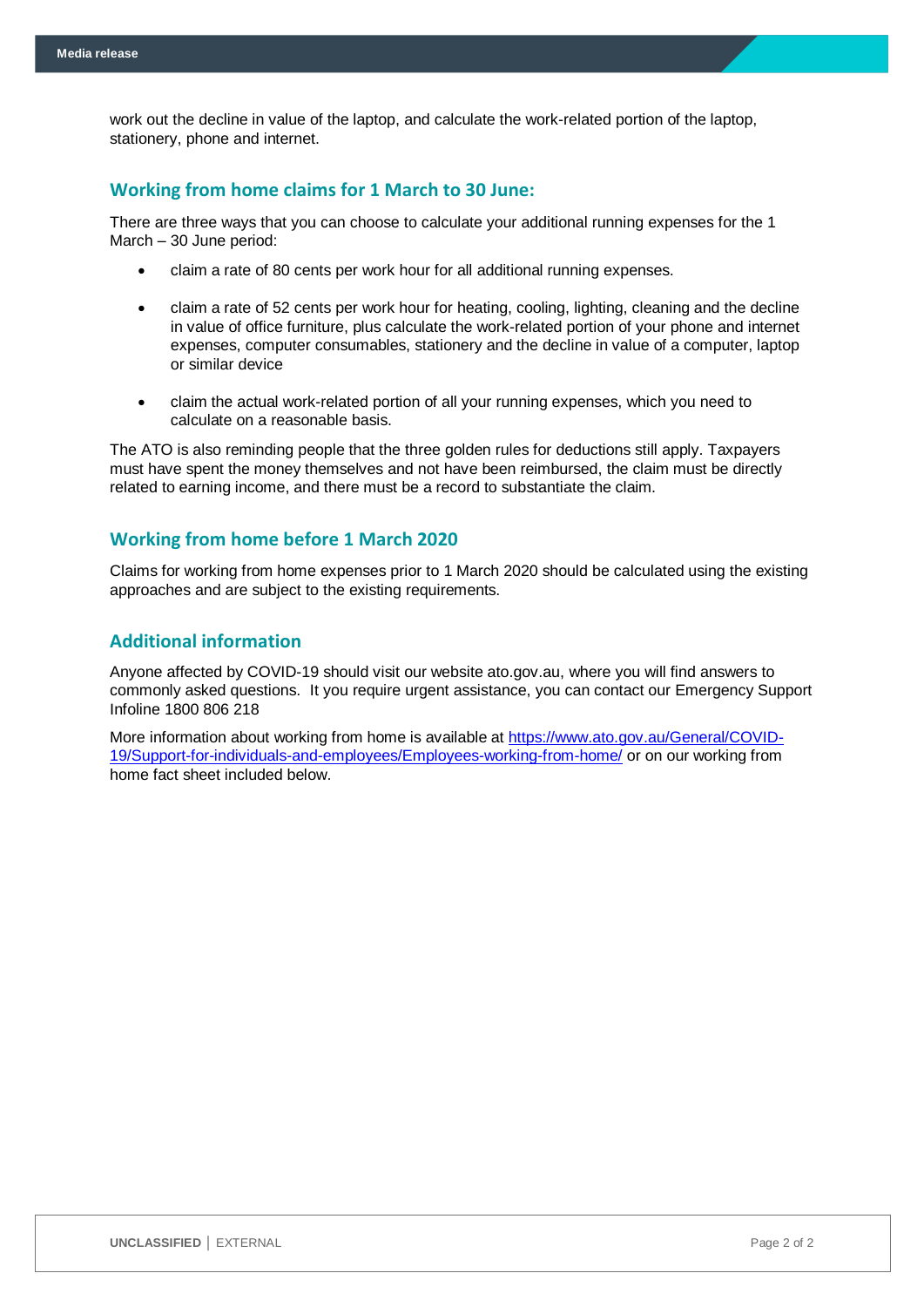

**Australian Government Australian Taxation Office** 

## **Employees** working from home Advice for employees working from home due to COVID-19

As the situation around COVID-19 continues to develop, we understand you may now be working from home and you may incur expenses that you can claim at tax time.

To claim a deduction for working from home, all of the following must apply:

- You must have spent the money.
- The expense must be directly related to earning your income.
- You must have a record to prove it.

This means you **cannot** claim a deduction for items provided by your employer or if you have been reimbursed for the expense.

If you are not reimbursed by your employer, but instead receive an allowance from them to cover your expenses when you work from home, you:

- must include this allowance as income in your tax return.
- can claim a deduction as outlined in this fact sheet.

### Expenses you can claim

If you work from home, you will be able to claim a deduction for the additional running expenses you incur.

These include:

- electricity expenses associated with heating, cooling and lighting the area from which you are working and running items you are using for work
- cleaning costs for a dedicated work area
- phone and internet expenses
- computer consumables (for example, printer paper and ink) and stationery
- **home office equipment, including computers, printers,** phones, furniture and furnishings - you can claim either the:
	- full cost of items up to \$300
	- decline in value for items over \$300.

We understand that tracking all of these expenses can be challenging at this time. So we will accept a temporary simplified method (or shortcut method) of calculating additional running expenses for the period starting 1 March 2020 until at least 30 June 2020. We may extend this method, depending on when work patterns start to return to normal.

#### Expenses you can't claim

If you are working from home only due to COVID-19, you:

- cannot claim occupancy expenses such as mortgage interest, rent and rates
- cannot claim the cost of coffee, tea, milk and other general household items your employer may otherwise have provided you with at work.

### Calculating running expenses

There are three ways you can choose to calculate your additional running expenses:

- shortcut method claim a rate of 80 cents per work hour for all additional running expenses
- fixed rate method claim all of these:
	- a rate of 52 cents per work hour for heating, cooling, lighting, cleaning and the decline in value of office furniture,
	- the work-related portion of your actual costs of phone and internet expenses, computer consumables, stationery, and
	- the work-related portion of the decline in value of a computer, laptop or similar device
- actual cost method claim the actual work-related portion of all your running expenses, which you need to calculate on a reasonable basis.

For more information on how to calculate and claim a deduction under the actual cost method or fixed rate method see [Home office expenses](https://www.ato.gov.au/Individuals/Income-and-deductions/Deductions-you-can-claim/Home-office-expenses/).

#### **Shortcut method**

You can claim a deduction of 80 cents for each hour you work from home due to COVID-19 as long as you are:

- working from home to fulfil your employment duties and not just carrying out minimal tasks such as occasionally checking emails or taking calls,
- incurring additional deductible running expenses as a result of working from home.

You do not have to have a separate or dedicated area of your home set aside for working, such as a private study. The shortcut method rate covers all deductible running expenses, including:

 electricity for lighting, cooling or heating and running electronic items used for work (for example your computer) and gas heating expenses